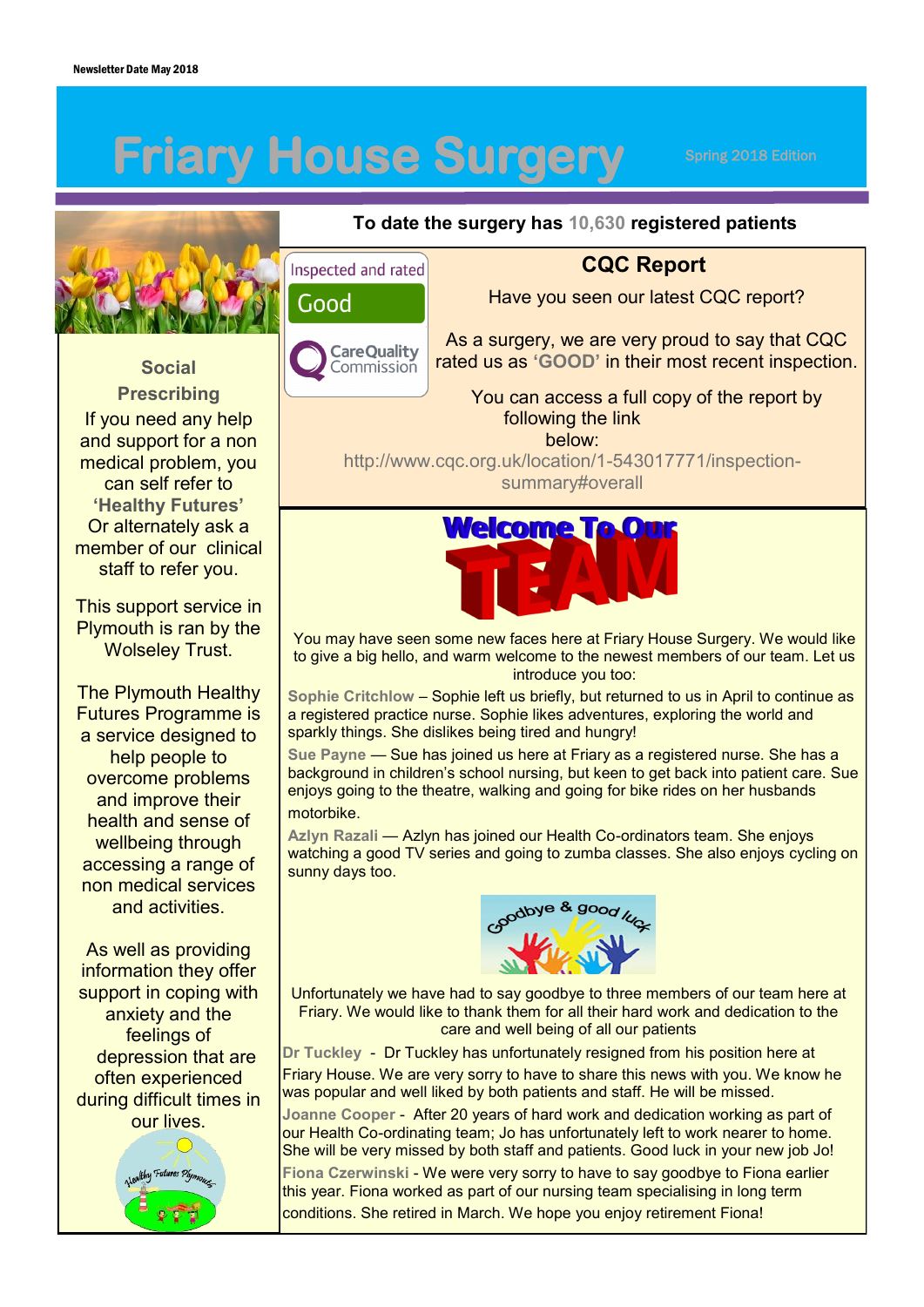#### PAGE 2 FRIARY HOUSE SURGERY HOUSE SURGERY



**The New……..**

**Friary House Surgery Website** 

**https://www.friaryhousesurgery.nhs.uk**

Friary House Surgery has a new interactive website.

This website is designed to help you have easier access and more control over your healthcare.

You will find links to all aspects of your healthcare needs:

Just a few examples include:

- Viewing what services we offer
- Ordering repeat prescriptions
- Requesting a sick note
- Changing your personal details
- Seek advice on common Illnesses
- You can even ask the doctors a question!

 (please note: this can take 2-3days to receive your reply. This service is for non– urgent queries only.)

You can register for Patient Online– see overleaf for all the benefits this can bring you.

Our aim is to make your life as simple and stress free as possible when it comes to managing your healthcare.

You will find opening hours, links to our facebook page and any job vacancies.

If you cannot find what you are looking forfollow the **'ask the practice a question'** link to get your answers easily and efficiently.

Please access our website to complete our '**NHS Friends and Family Test'**.

Your feedback will help us learn more about what you think of your experience – what you like and how you think we could improve. This will enable us to continually review the services we provide, so we can ensure we offer the best

> possible care to all our patients. Your opinion matters to us.

**MJog**

The Automated Appointment Reminder System

MJog is an automated service that Friary House Surgery has recently started offering to all of its patients who have a mobile phone. We hope that this service will help our patients to keep their appointments by reminding them of the date and time by sending a simple text.

In addition to appointment reminders you will also receive updates regarding the surgery's opening hours; such as bank holiday closures and training days.

MJog is not compulsory and we must receive your consent before we are able to involve you in its services.

In order for us to gain your consent we will need you to 'opt in' to its services.

If you WOULD like to 'opt in' and receive text reminders from MJog, you must follow the



simple instructions which you will receive via text from MJog.

Remember to check that all of your personal details are up to date with us– or you may not receive your MJog text.



We are constantly updating our systems here at Friary House Surgery to ensure we meet the criteria for the most recent legislation.

One of our most recent changes is stopping the use of our fax machine. This is to ensure that we abide by the new General Data Protection Regulations (GDPR).

These regulations support the confidentiality and safe keeping of our patients records. You can find more information on GDPR on the back page of this newsletter.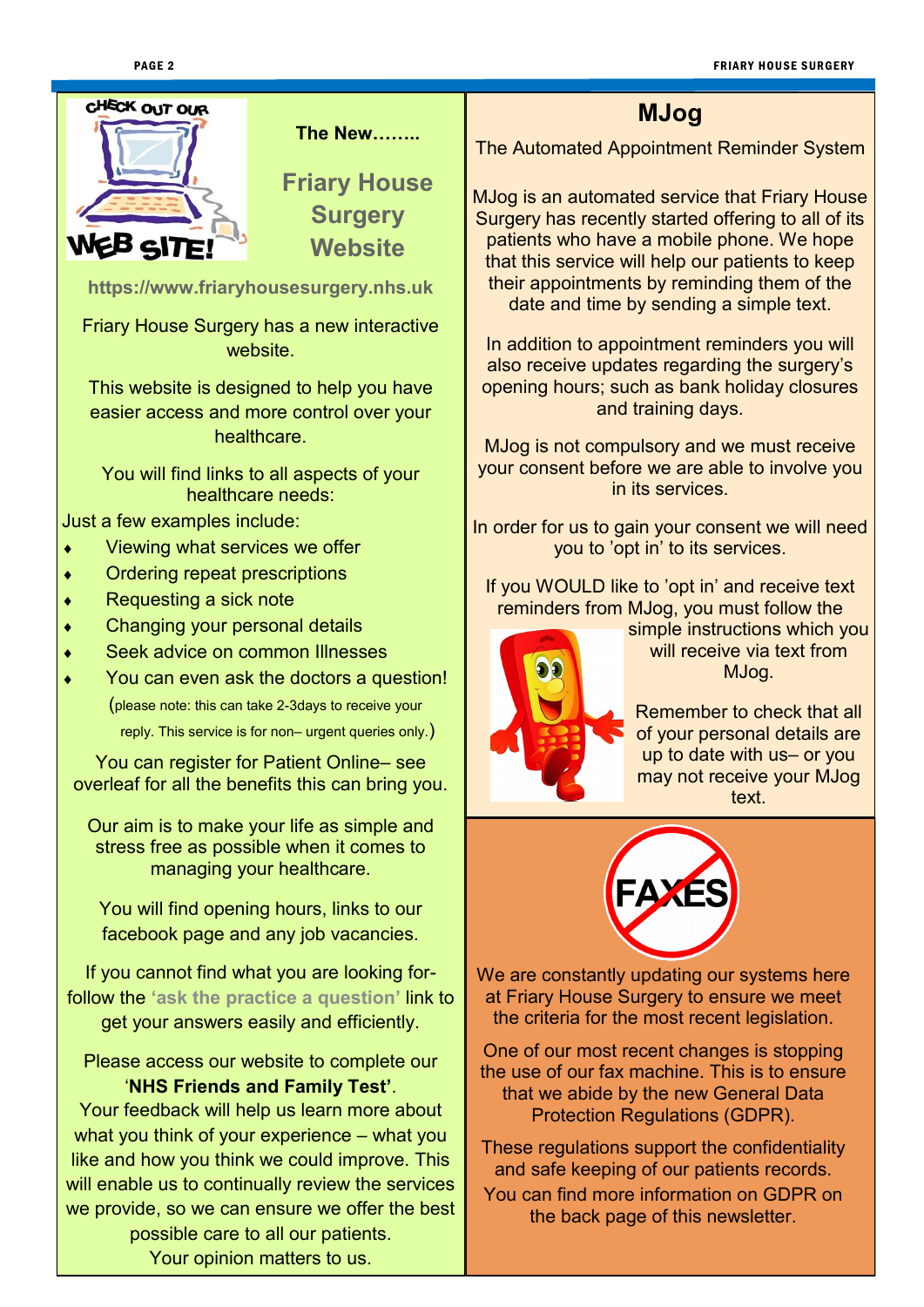

## **Patient Notice**

Please be aware if **Dr Tuckley** was your registered GP you will now be allocated a new registered GP. If you wish to find out who your new GP is, please speak to reception.

Please note this will not affect who you speak to if you have a preferred GP.

#### **Blood Test Information** To find out your blood results, you will need to phone the surgery on the main number:



**01752 663 138** after 5 working days.

**The surgery will not call you. New government guidance now means that only YOU can phone for your results unless you have a registered carer or have given signed consent for someone to collect them on your behalf.**

## **Proposed Merger with Park View Surgery**

Friary House Surgery is undergoing a proposed merger with Park View Surgery. [This wil](http://www.google.co.uk/url?sa=i&rct=j&q=&esrc=s&source=images&cd=&cad=rja&uact=8&ved=0ahUKEwifvsLEvp7TAhWEaxQKHYuAC2wQjRwIBw&url=http%3A%2F%2Fwww.chancellorhousesurgery.co.uk%2Finfo.aspx%3Fp%3D2&psig=AFQjCNGVLMGFTDIIf8pTvDjL5BkoXxUIbg&ust=14920717352113)l offer benefits to patients from both surgeries. Park View Surgery is a small single handed practice so those patients will benefit from a wider choice of clinicians and services. This merger will mean that Park View Surgery will be closed but the doctor, Dr Pradeep Sahadevan and his nurse Janet, will be working from Friary House Surgery. This will give an additional full time GP and part time nurse, who is experienced in long term conditions, for Friary House. Many of you will already know Dr Sahadevan as he has worked as a locum here for several years. Once the merger is agreed by NHS England, it will commence on the 1st October 2018. We look forward to welcoming both Dr Sahadevan and Janet to the team. If you have any queries or comments about this proposed merger, please write to Mrs Alison Shelton, Managing Partner.



## **Dementia Friendly**

Friary House Surgery is very proud to be working closely with the Dementia Friendly City Co-ordinators team to become a recognised 'Dementia Friendly' surgery.

We are introducing new ways to help support our patients who suffer with Dementia to make their visits to the surgery as stress free as possible. We aim to use a holistic approach to review their care needs. In surgery we are changing and providing extra signs to help guide our patients whilst in the practice. We also hope to provide our waiting areas with comforting aids to reduce any stress which they may experience during this time.

#### How can you help?

If you are a keen knitter, and would like to help we would be very grateful if you are able to create some 'twiddle muffs'. These are proven aids to help restless hands, combat agitation, provide reassurance, and provide visual and tactile stimulation for our dementia patients.

Please ask at reception for some more information on 'twiddle muffs' and how to make them.



## **Bereavement Advisor**

Our bereavement advisor offers 1-1 support for patients who may be struggling to come to terms with the loss of a loved one.

When you experience loss, the emotions and grief can be difficult to manage and feel overwhelming.

If you would like to see our bereavement advisor for help and support please contact a member of our Health Co-ordinator Team.